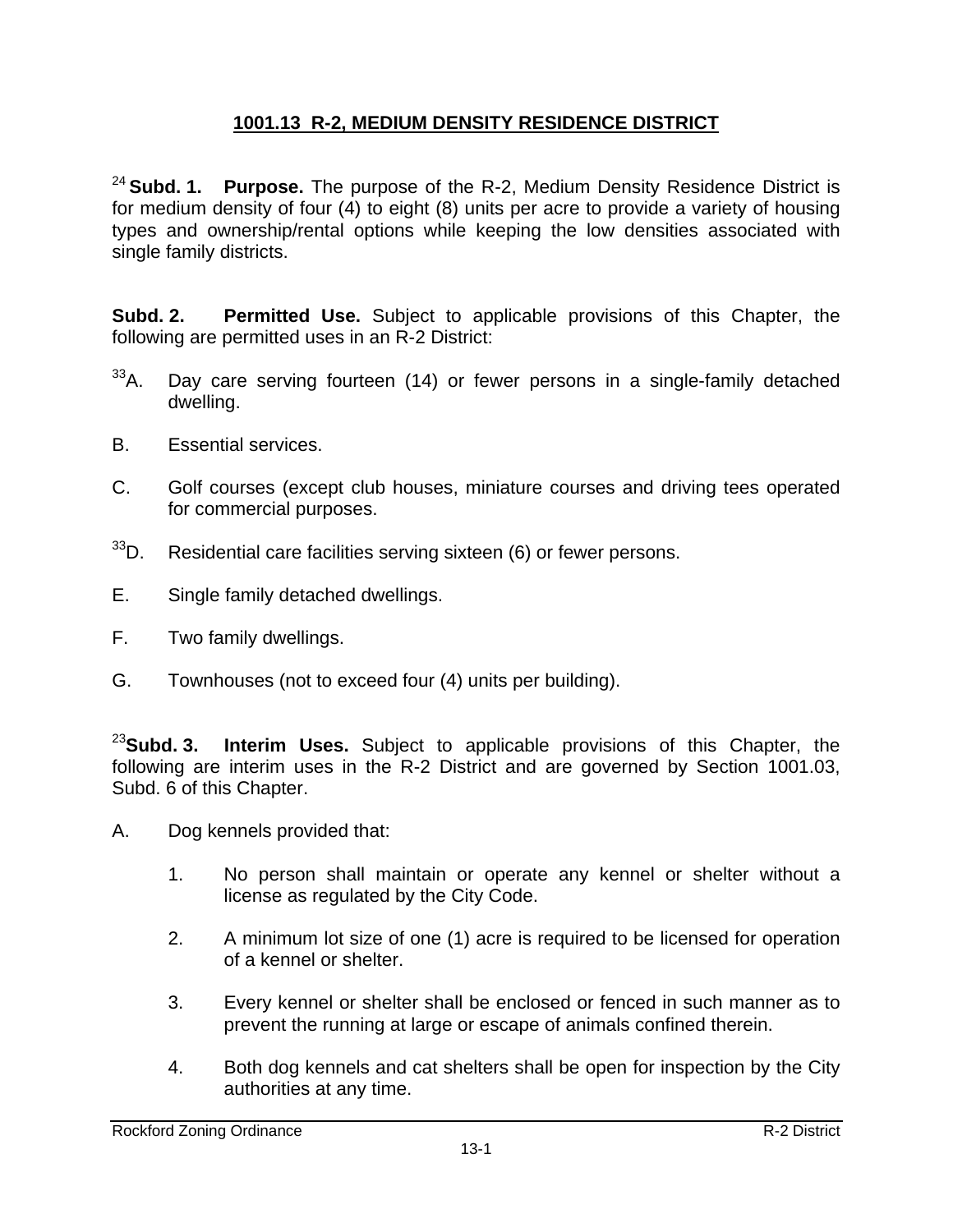- 5. It shall be unlawful for any person to own or keep three (3) or more dogs and/or cats over six (6) months of age on his/her premises in the City without obtaining a kennel license pursuant to this Section and the City Code.
- B. Home occupations provided that the following general provisions are met:
	- 1. No home occupation shall produce light, glare, noise, fumes, odor, or vibration that will in any way have an objectionable effect upon adjacent or nearby property.
	- 2. No equipment shall be used in the home occupation which will create electrical interference to surrounding properties. No equipment shall be use which creates visual or audible interference in any radio or television receivers off the premises or causes fluctuations in the voltage off the premises.
	- 3. Any home occupation shall be clearly incidental and secondary to the residential use of the premises, not more than ten (10) percent of the floor area of the dwelling unit shall be permanently set aside to be used in the conduct of the home occupation. It shall not change the residential character thereof, and shall result in no incompatibility or disturbance to the surrounding residential uses.
	- 4. No home occupation shall require internal or external alterations or involve construction features not customarily found in dwellings except where required to comply with local and state fire and police recommendations.
	- 5. There shall be no exterior storage of equipment or materials used in the home occupation, except personal vehicles used in the home occupation which comply with applicable provisions of this Chapter may be parked on the site.
	- 6. The home occupation shall meet all applicable fire and building codes.
	- 7. There shall be no exterior display or exterior signs or interior display or interior signs which are visible from outside the dwelling with the exception of directional and identification/business signs to the extent authorized by the provisions of Section 1001.08 of this Chapter.
	- 8. All home occupations shall comply with the provisions of the City Code.
	- 9. No home occupations hall be conducted between the hours of 10:00 PM and 7:00 AM unless approved by the City Council and said occupation is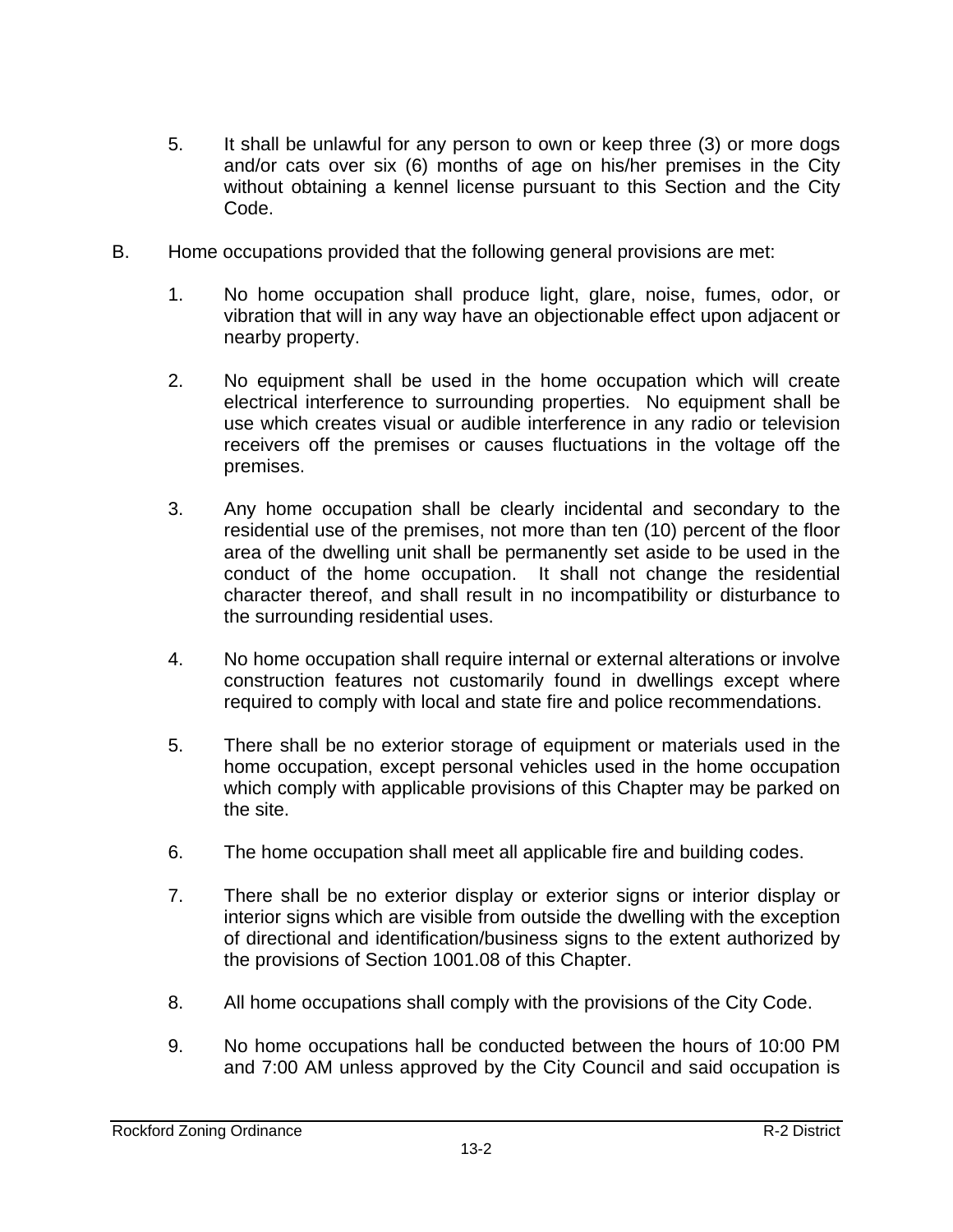contained entirely within the principal building and will not require any onstreet parking facilities.

- 10. Home occupations shall not create a parking demand in excess of that which can be accommodated in an existing driveway, where no vehicle is parked closer than fifteen (15) feet from the curb line or edge of paved surface.
- 11. No person other than those who customarily reside on the premises shall be employed as part of the home occupation.
- 12. All permitted home occupations shall be conducted entirely within the principal building and may not be conducted in an accessory building.
- 13. Permitted home occupations include and are limited to: art studio, dressmaking, secretarial services, family day care, foster care, offices, teaching with musical, dancing and other instructions which consist of no more than one pupil at a time, and similar uses.
- 14. The home occupation shall not involve any of the following: repair service or manufacturing which requires equipment other than found in a home; teaching which customarily consists of more than one (1) pupil at a time; over-the-counter sale of merchandise produced off the premises.
- C. Farms, farmsteads and farming.

**Subd. 4. Accessory Uses.** Subject to applicable provisions of this Chapter, the following are permitted accessory uses in the R-2 District:

A. All accessory uses allowed in an R-1 District.

<sup>23</sup>**Subd. 5. Conditional Uses.** Subject to applicable provisions of this Chapter, the following are conditional uses in an R-2 District. (Requires a conditional use permit based upon procedures set forth in and regulated by Section 1001.03, Subd. 5 of this Chapter.)

- A. Municipal, administrative or service buildings or uses including public and semipublic institutions, libraries, museums, post offices, etc., except industrial type uses provided that:
	- 1. When abutting a residential use in a residential use district, the property is screened and landscaped in compliance with Section 1001.09 of this Chapter.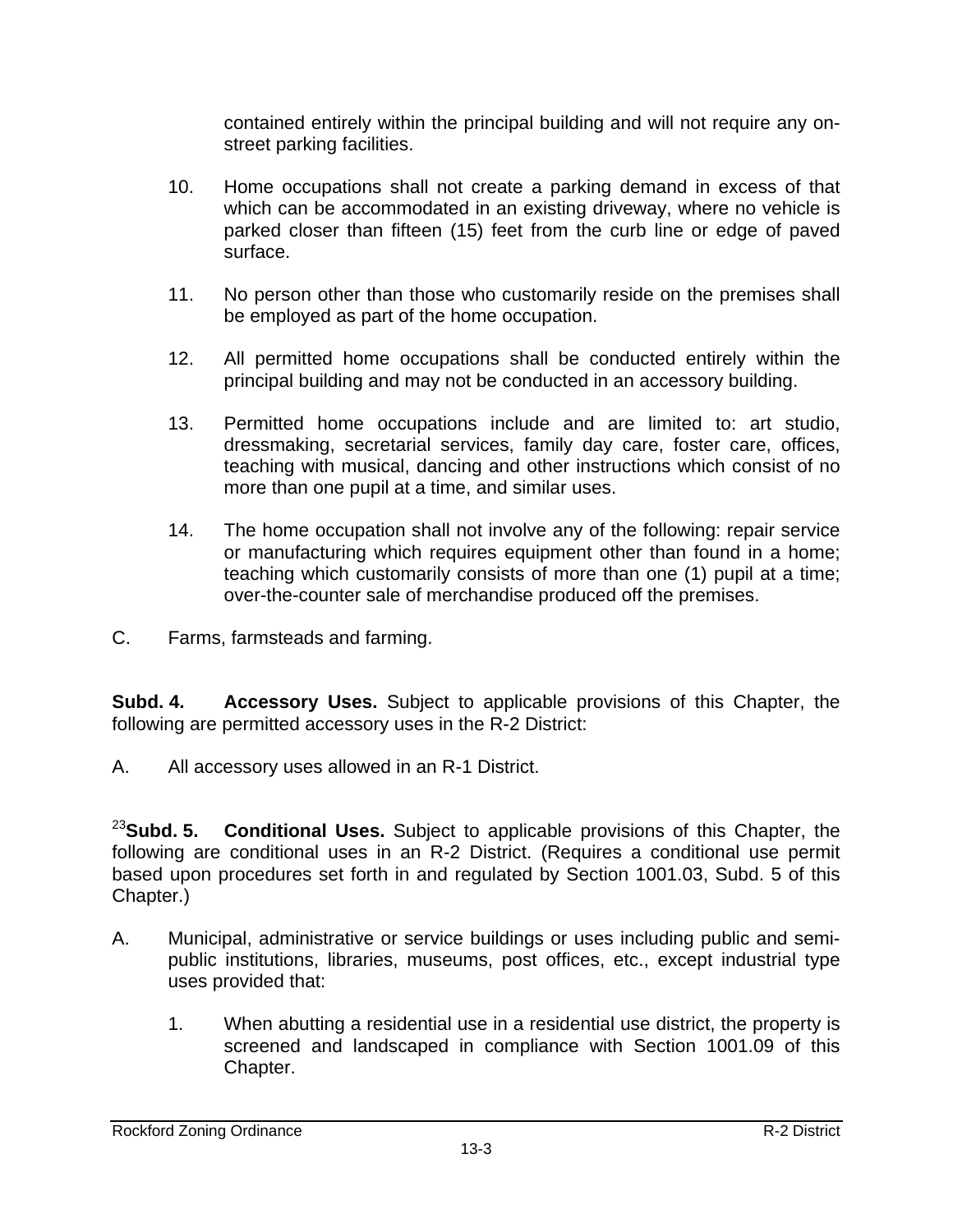- 2. The provisions of Section 1001.03 of this Chapter are considered and determined to be satisfied.
- B. Private recreation including golf club house, country club, swimming or tennis club provided that:
	- 1. The principal use, function or activity is open, outdoor in character.
	- 2. Not more than five (5) percent of the land area of the site shall be covered by buildings or structures.
	- 3. When abutting a residential use or a residential use district, the property is screened and landscaped for the protection of the abutting use, according to the provisions of Section 1001.09 of this Chapter.
	- 4. The land area of the property containing such use or activity meets the minimum established for the district.
	- 5. The use will not negatively impact the natural setting intended for this district or neighboring residential uses.
	- 6. The traffic generated by the use can be adequately accommodated (volume and weight) upon City streets serving the use.
	- 7. An adequate septic system and well can be established on the site.
- $14$  C. (reserved)
- D. Public or semi-public recreational buildings and neighborhood or community centers; public and private educational institutions limited to elementary, junior high and senior high schools; and religious institutions such as churches, chapels, temples and synagogues provided that:
	- 1. Side yards shall be double that required for the district.
	- 2. Adequate screening from abutting residential uses and landscaping is provided in compliance with Section 1001.09 of this Chapter.
	- 3. Adequate off-street parking and access is provided on the site in compliance with section 1001.05 of this Chapter and that such parking is adequately screened and landscaped from surrounding and abutting residential uses in compliance with Section 1001.09 of this Chapter.
	- 4. Adequate off-street loading and service entrances are provided and regulated where applicable by Section 1001.05 of this Chapter.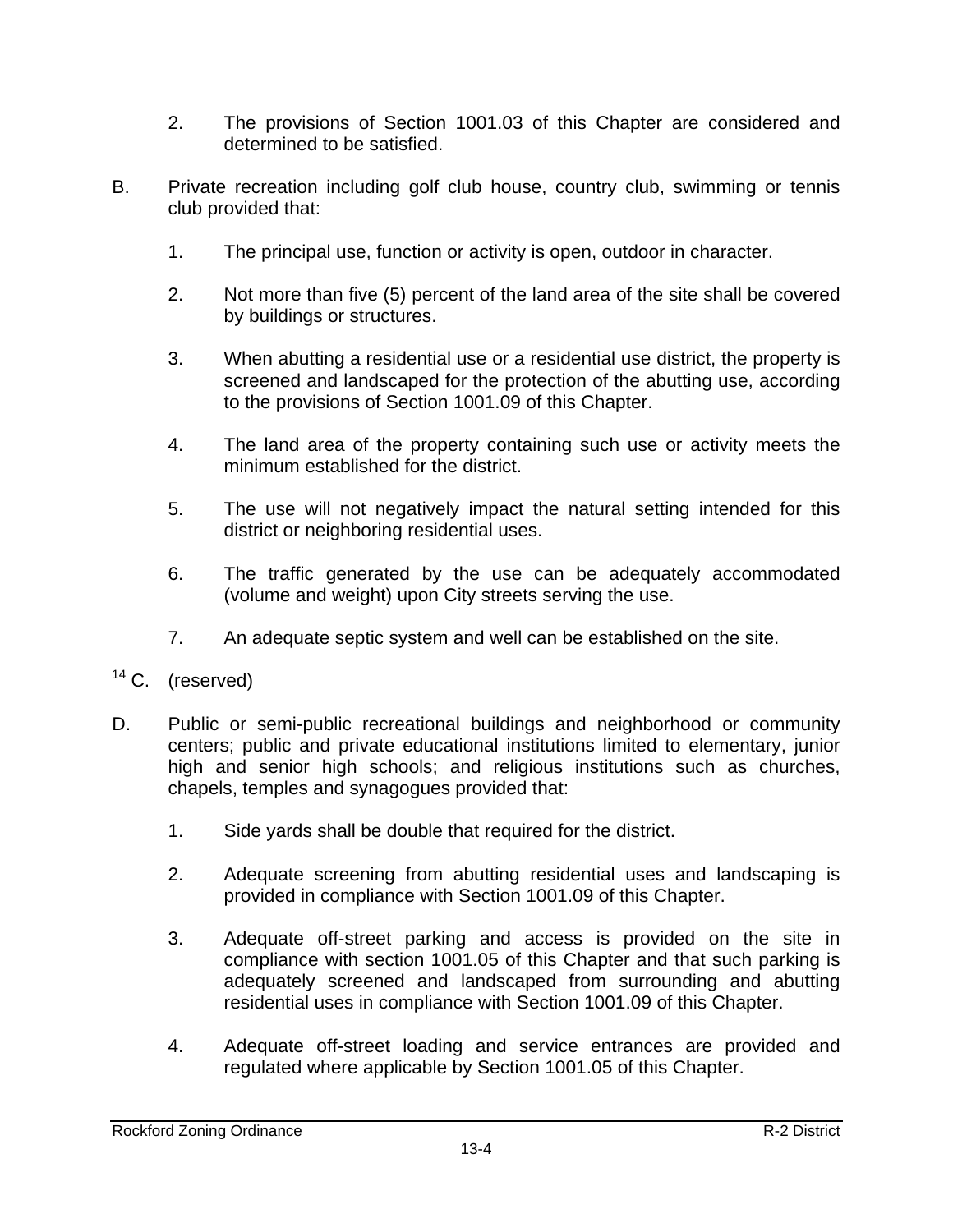- 5. The provisions of Section 1001.03 of this Chapter are considered and determined to be satisfied.
- E. Townhouses (five to eight units) provided that:
	- 1. When abutting a single family residential use or a single family residential district, the property is screened and landscaped in compliance with Section 1001.09 of this Chapter.
	- 2. The provisions of Section 1001.03 of this Chapter are considered and determined to be satisfied.

**Subd. 6. Lot Area and Setback Requirements.** The following minimum requirements shall be observed in an R-2 District subject to additional requirements, exceptions and modifications set forth in this Chapter.

- A. Lot Area Requirements:
	- 1. Lot area:
		- a. Single Family: Not less than ten thousand eight hundred (10,800) square feet.
		- b. Two Family: Not less than six thousand two hundred (6,200) square feet.
		- c. Other Uses: Not less than three (3) acres.
	- 2. Lot Width:
	- $24$  a. Single Family: Not less than eighty (80) feet for interior lots and not less than one hundred five (105) feet for corner lots.
	- $24$  b. Two Family: Not less than one hundred (100) feet for interior lots and not less than one hundred twenty-five (125) feet for corner lots.
		- c. Other Uses: Not less than two hundred (200) feet.
	- 3. Lot depth:
		- a. Single-Family: Not less than one hundred twenty (120) feet.
		- b. Two Family: Not less than one hundred thirty (130) feet.
		- c. Other Uses: Not less than two hundred (200) feet.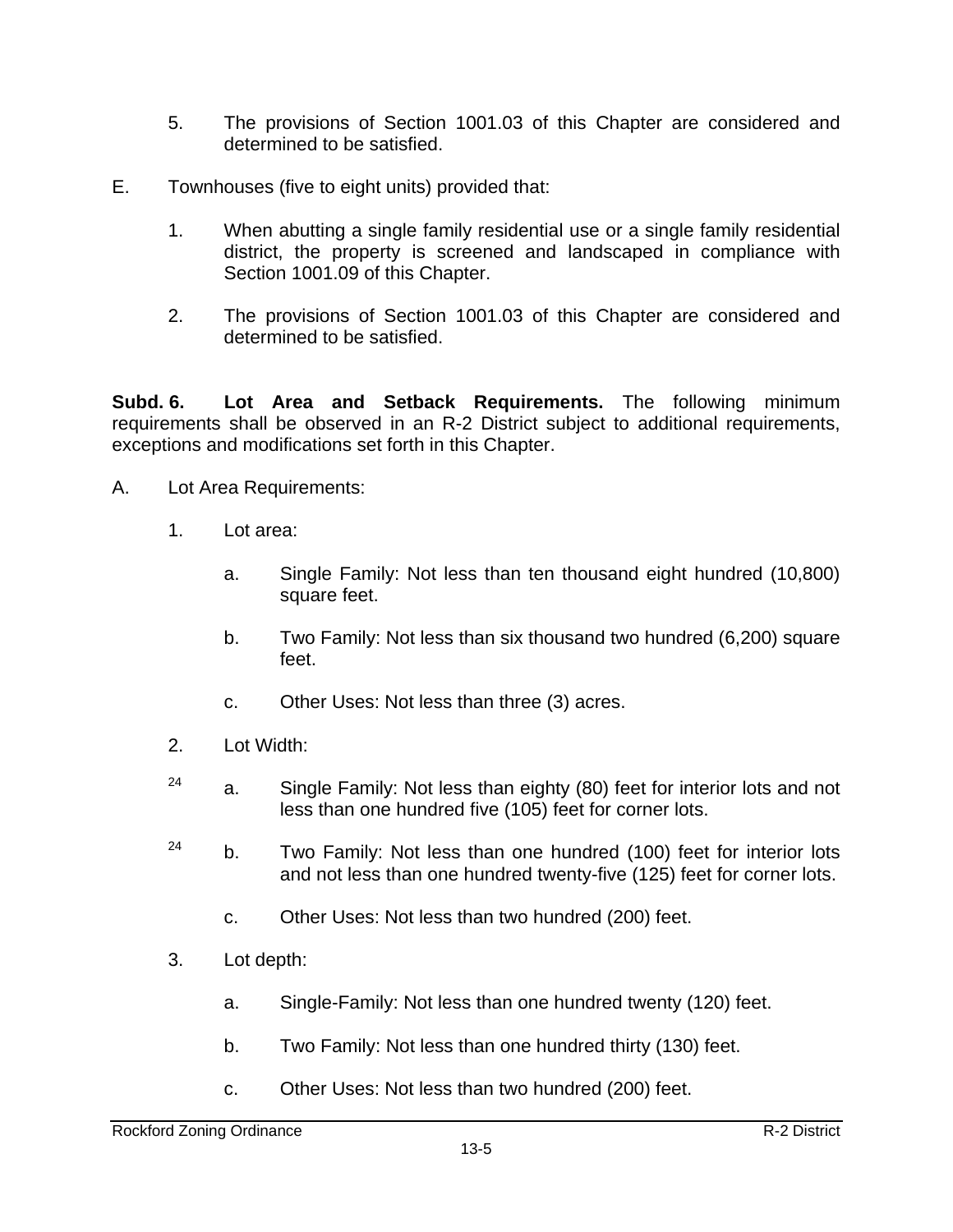- B. Principal Structure Setback Requirements:
	- 1. Front Yard:
		- a. Dwellings Abutting an Arterial Street: Not less than fifty (50) feet.
	- $24$  b. One or Two Family: Not less than thirty (30) feet for the principal building, except that the door of an attached garage facing a public right-of-way shall be set back not less than thirty-five (35) feet.
		- c. Other Uses: Not less than fifty (50) feet.
	- 2. Side Yard:
		- a. One or Two Family: Not less than ten (10) feet.
		- b. Other Uses abutting residences: Not less than fifty (50) feet.
		- c. Other Uses: Not less than thirty (30) feet.
		- d. Detached accessory uses: Not less than eight (8) feet.
		- e. Attached accessory uses: Not less than ten (10) feet.
	- 3. Rear Yard:
		- a. One or Two Family: Not less than twenty-five (25) feet.
		- b. Other Uses abutting residences: Not less than fifty (50) feet.
		- c. Other Uses: Not less than thirty-five (35) feet.
		- d. Detached accessory uses: Not less than eight (8) feet.
		- e. Abutting an Arterial Street: Not less than fifty (50) feet.

**Subd. 7. Lot Coverage and Height.** The following lot coverage and height requirements shall be observed in an R-2 District.